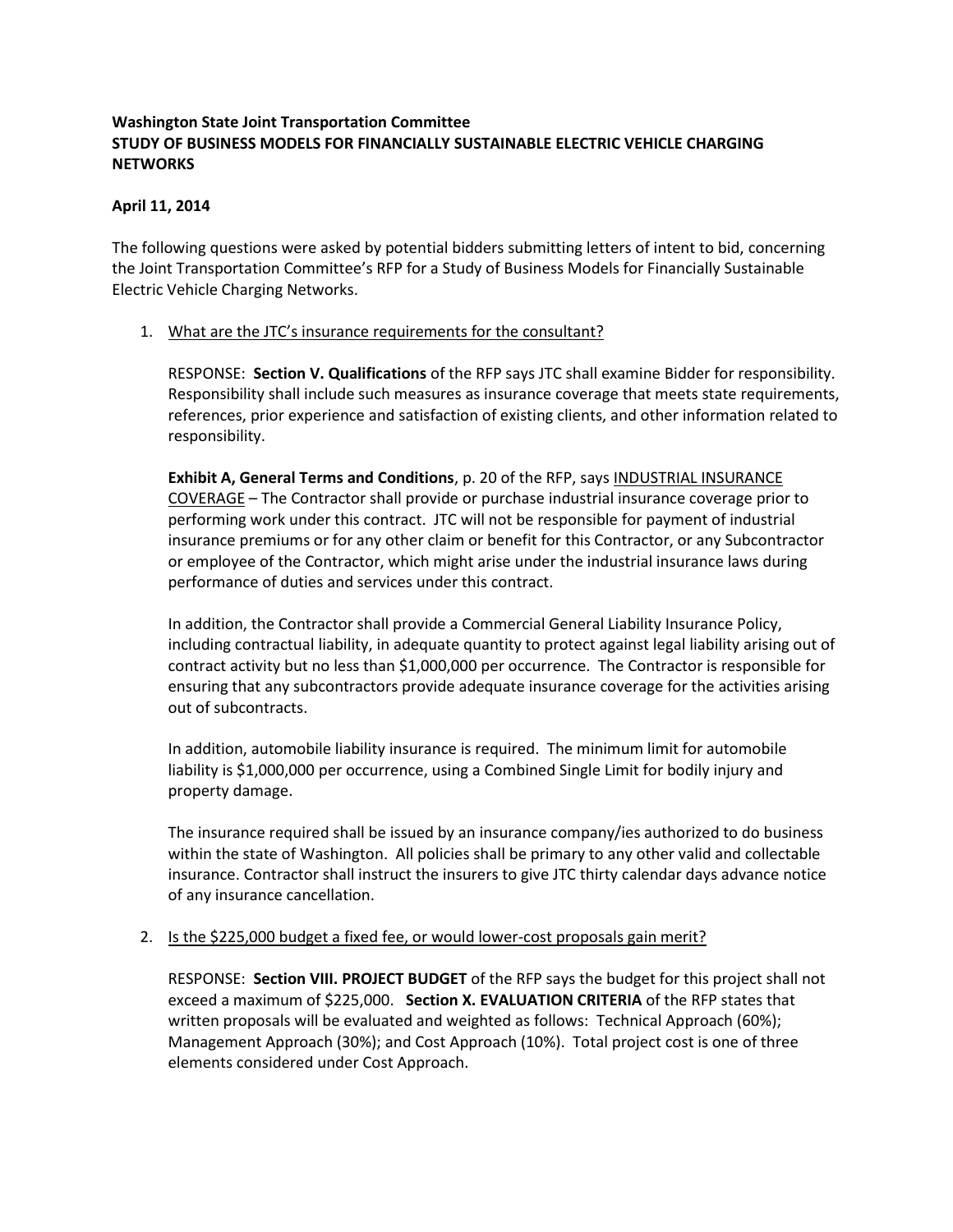3. What is the schedule of payments, ie: monthly based on progress; initial seed money and final lump sum, etc…?

RESPONSE: The Contractor shall submit invoices monthly for progress billings. Each invoice shall detail hours worked by staff/management, hourly rates and a brief description of services performed in the previous billing period to meet contract requirements. Payment for each progress billing shall be made upon JTC's satisfaction with the overall progress of the Contractor toward the Final Report. Final invoice payment will be based on the satisfactory acceptance of the Final Report by the JTC.

4. Will WSDOT provide access to data on charging station usage from the first two years of West Coast Electric Highway DC Fast Charger deployments?

RESPONSE: Yes, once the contract has been signed and the study is underway.

5. Are the funding amounts recently proposed by Governor Inslee (which did not pass the legislature but led to this study) to be considered as a starting point for state funding of further EV infrastructure deployments and incentives (including the allocation to different regions) or not relevant to the study?

RESPONSE: The Governor's proposed funding is not relevant to this study.

6. As EV Charging Infrastructure studies are a tiny consulting niche, how would the JTC rank bidders without similar previous work?

RESPONSE: **Section X. EVALUATION CRITERIA** of the RFP describes how written proposals will be evaluated.

# *X. EVALUATION CRITERIA*

*Proposals will be reviewed and evaluated by a panel selected by the JTC. After the initial evaluations, the JTC will select a small group of Bidders as finalists for oral interviews and presentations to the evaluation panel. Commitments made by the Bidder at the oral interview, if any, will be considered binding. The score from the oral presentation will be considered independently and will determine the apparently successful bidder.*

*Written proposals submitted in response to this RFP will be evaluated and weighted on the following three categories. This evaluation will be used solely for selecting Bidders to be invited to make an oral presentation.*

- *Technical Approach (60%)*
	- o *Proposed project approach and methodology*
	- o *Quality of work plan*
	- o *Feasibility of proposed schedule*
	- o *Description of proposed deliverables*
- *Management Approach (30%)*
	- o *Project team structure internal controls*